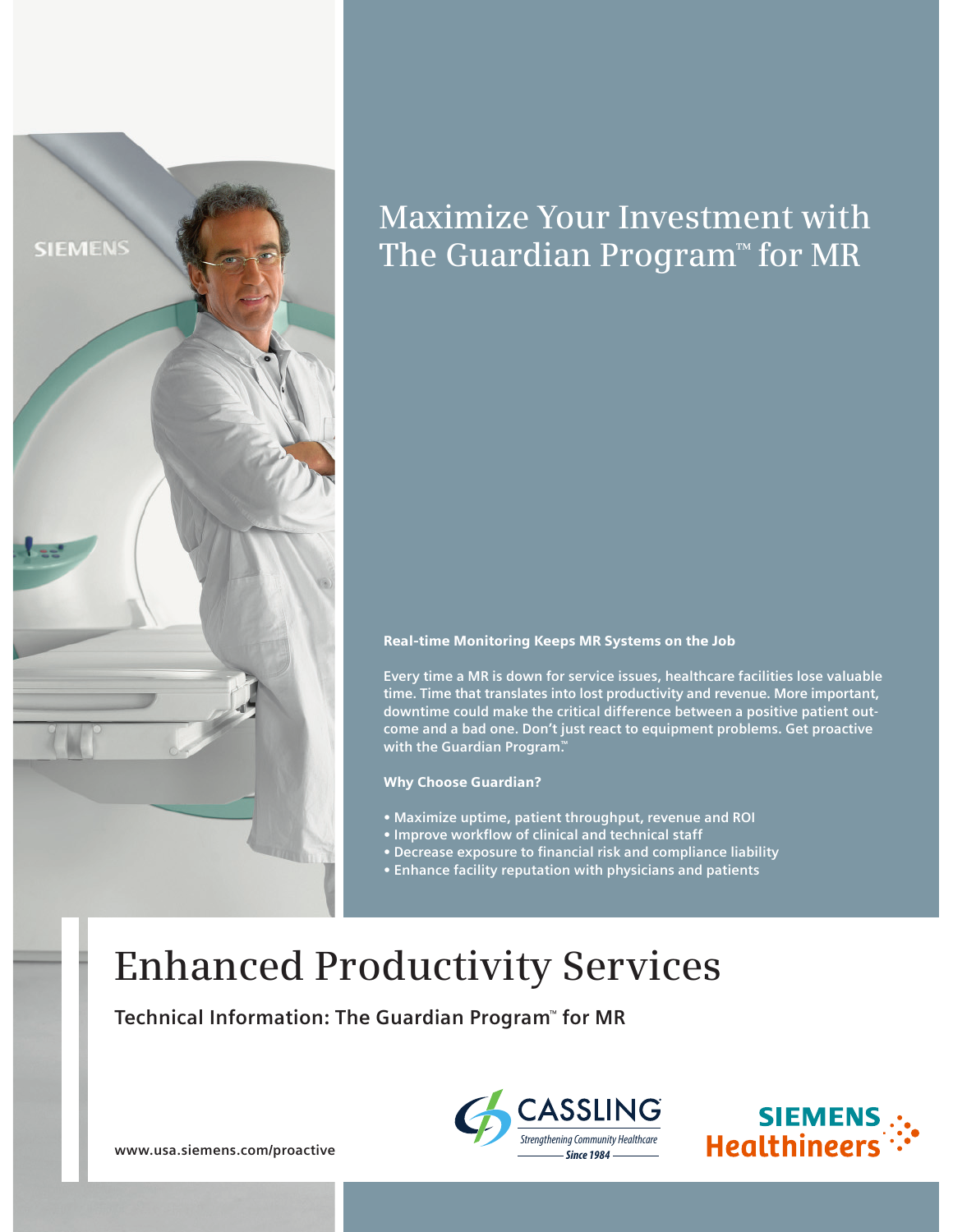

#### **Predict and Prevent — the Proactive Way**

Like a high-tech babysitter, the Guardian Program™ remotely monitors MR systems in real time. So your potential equipment or software problems are corrected *before they happen* — before they impact patient care or cause hours or days of costly downtime. No one else in the industry gives you this high level of system security and availability.

**Real-time monitoring.** Using a secure remote connection and the most advanced software technology, a team of Siemens Guardian engineers monitors your MR system, anticipating any possible malfunction. Result: the highest level of system availability.

**Proactive response.** Should your MR malfunction, we will fix the problem remotely or send a Siemens-certified engineer to make the repair on site. Either way, an escalation process is implemented immediately, including a customized plan and the necessary parts.

**Continuous effort guarantee.** Count on Siemens to work on any equipment problem until it is completely resolved. Backed by the entire Guardian team and the Siemens UPTIME Center, the on-site engineer focuses on your issue until you're back in business.

**Best-time care.** If a pattern of error codes emerges, Guardian knows that a malfunction could be imminent. With this early warning, you can schedule service during off-hours when it won't interrupt workflow and patient throughput.

# **For Maximum Uptime, Solve Problems Before They Happen**

Guardian combines advanced remote technology with trained experts dedicated to protecting your MR systems — and your bottom line. Here's how it works:

Siemens Guardian engineers directly monitor your system for a range of potential malfunctions. Using advanced monitoring software that interfaces with remote access software in your equipment, they monitor your equipment second by second, watching for most potential system malfunctions even before they arise. So the team can take action the moment a problem is detected, notifying you within 5 minutes and providing an expert decision within 15 minutes.

The team resolves the issue remotely or immediately dispatches a Siemens Customer Service Engineer (CSE) to resolve the problem. For on-site repairs, the CSE arrives prepared with a solution and the necessary parts for the repair. That means a high first-time fix rate.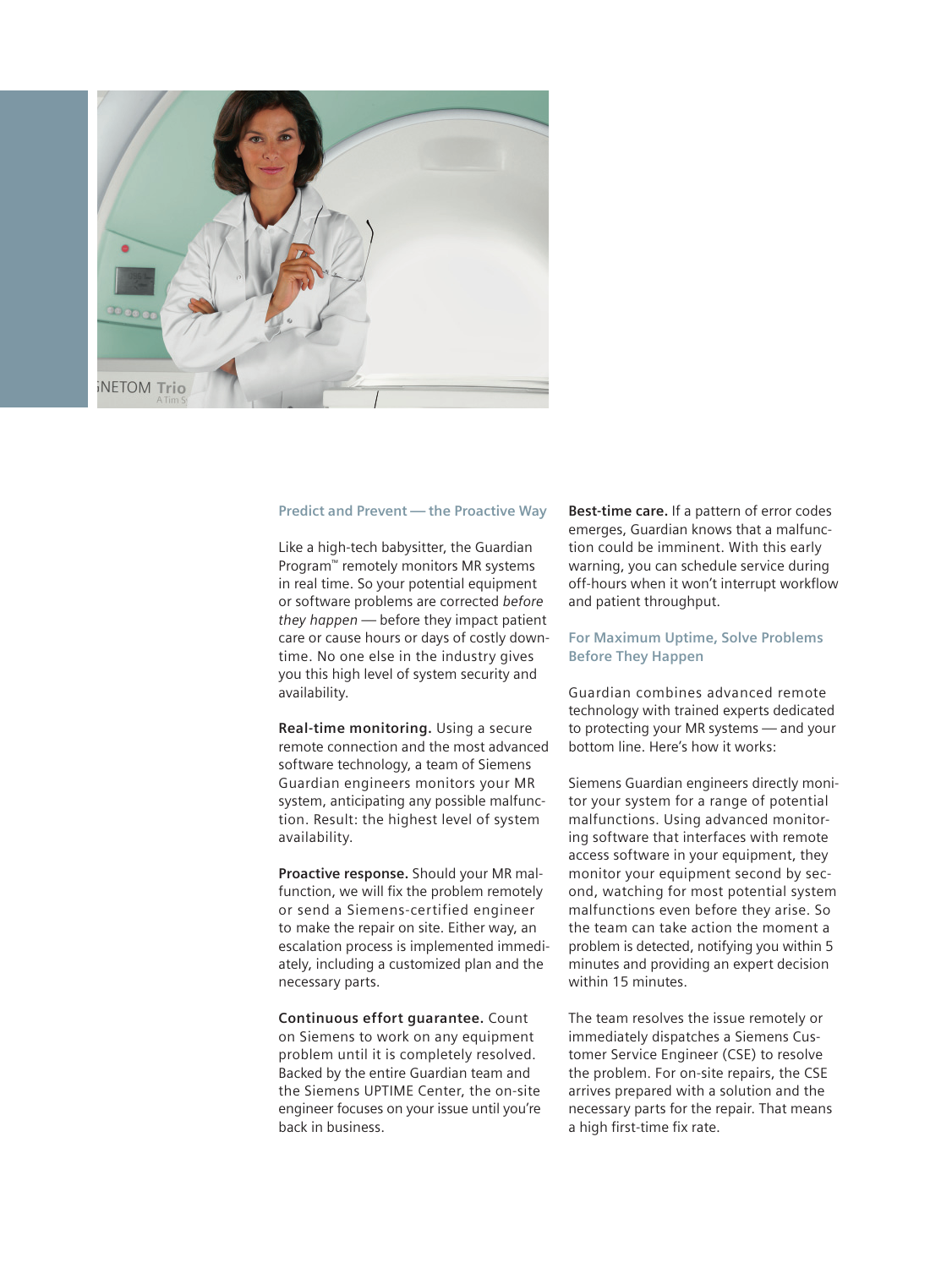### **Keep Your Siemens System Up and Running**

As the only real-time remote monitoring program for imaging systems, Guardian is just another reason to choose Siemens. The Guardian Program™ is available for most Siemens MR systems.

- MAGNETOM Allegra (*syngo* MR 2004A and higher)
- MAGNETOM Concerto (*syngo* MR 2004A and higher)
- MAGNETOM Sonata (*syngo* MR 2004A and higher)
- MAGNETOM Symphony (*syngo* MR 2004A and higher)
- MAGNETOM Trio (*syngo* MR 2004A and higher)
- MAGNETOM Avanto (*syngo* MR 2004V and higher)
- MAGNETOM C! (*syngo* MR 2004V and higher)
- MAGNETOM Espree (*syngo* MR 2004V and higher)

### **360-Degree Monitoring for the Total Picture**

Maintaining uptime on today's imaging systems requires vigilant attention. Guardian continuously monitors the most critical aspects of your MR systems.

• Drops from power supplies monitored based on requested functionality, operational parameters and actual output.

• Function of image acquisition, storage and transfer from host computer and software, imaging reconstruction system, MPCU, gradients and radio frequency power amplifier: Acquisition and processing of data system-wide, receipt and management of data and communication requests system-wide.

• Mechanical function: Motor drives and braking functions of table, joysticks and position sensors.

• Internal environmental conditions including elements that impact system cooling, RF amplifier cooling, gradient cooling, gradient coil cooling, magnet cold head cooling and internal temperatures of power and system cabinets.

• Chiller flow rate, water temperature and pressure.

To optimize system functionality, we recommend quality checks of viewing equipment, PACs systems and other peripherals.

# **Choose the Guardian Level that's Right for You**

The Guardian Program™ is available at two levels. The level depends on the criticality of your equipment and the support you need. No matter which you choose, you can rely on Guardian for real-time system monitoring, expert advice and a guarantee to repair. In addition, Guardian Premium offers uplifted features such as a higher performance guarantee, extended coverage period, and off-hour maintenance scheduling. We'll help you determine if Guardian Premium makes sense for your facility's needs.

| <b>Program Feature</b>                            | <b>Premium Select</b>   |                |
|---------------------------------------------------|-------------------------|----------------|
| Real-time proactive monitoring                    | $\overline{X}$          | $\overline{X}$ |
| Expert action plan within 15-minutes <sup>1</sup> | $\overline{\mathsf{x}}$ | $\overline{X}$ |
| Continuous repair effort (full-service contract)  | $\overline{X}$          | $\overline{X}$ |
| Guaranteed on-site response time <sup>2</sup>     | $\overline{\mathsf{x}}$ | $\mathsf{x}$   |
| Uplifted Performance Guarantee <sup>3</sup>       | $\mathsf{X}$            |                |
| Principal Coverage Period extended to 14 hours    | $\overline{\mathsf{x}}$ |                |
| Off-hour planned maintenance and updates          | $\overline{\mathsf{x}}$ |                |

<sup>1</sup>five minute callback guarantee; <sup>2</sup>uplifted where applicable; <sup>3</sup>Gold – 98%, Platinum – 99%